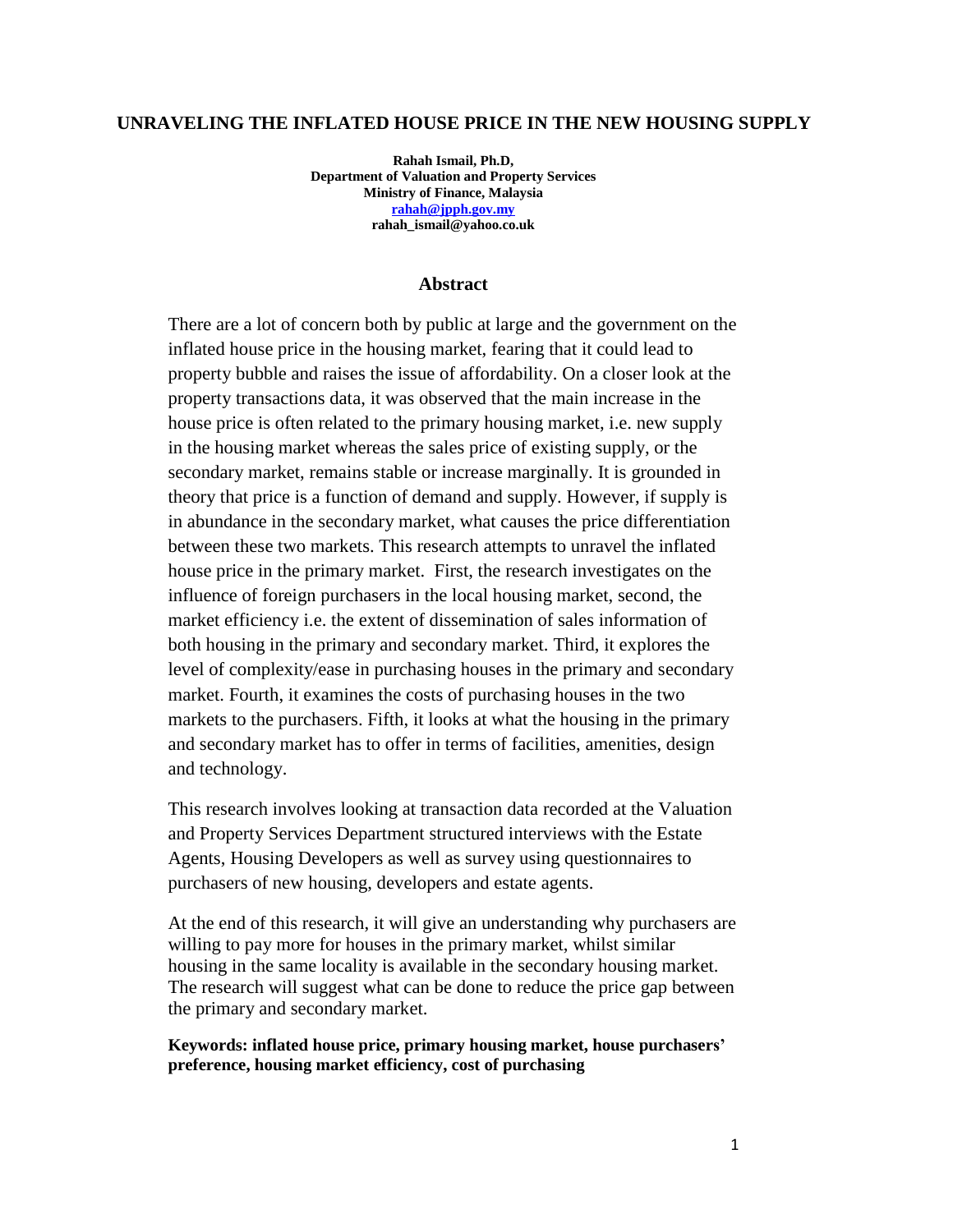### 1.0 Introduction

House price is a hypersensitive issue in Iskandar Malaysia, an economic corridor created in the southern part of the Peninsular Malaysia. The general feeling is that the price for new housing is inflated to meet the floor price of RM500, 000 set by the authorities for foreign purchasers to qualify. The little or lax of restrictions in foreign ownership has caused the local house buyers to perceive that the foreign participation has contributed to the inflated house price thereby squeezing them out of the housing market. This is often cited as the cause of high costs of the new housing. Such argument appears faulty and often challenged because if such claim is true, sellers in the secondary housing market would also benefit by capitalizing on the foreign purchasers. Hence, the presence of foreign purchasers in the housing market should not only effect the newly build housing market but the existing market as well.

What is being observed in the housing market is the two –tiered house price movement. It is observed that the price movement in the primary market is more drastic while the price movements in the secondary market remain stable or increase marginally. What is more baffling is that the two markets are sometimes in the same location, with same accessibility, with units available for sale but the sales price of houses in these market shows a marked difference. Based on the economic principles of substitution, a prudent purchaser would not pay more for a home if it would cost less to him to buy another one. Substitution should make the market in balance. Thus, it is argued that the impact of foreign buyers should not only affect the primary housing market but also in the secondary market as they participate in both the markets. The prime objective of this research is thus to investigate and explain why inflated house price exist in the new housing market.

In conducting this research, the price movements are analysed based on transactions of newly launched projects by housing developers and subsequent sales in the secondary market recorded at the Valuation and Property Services department for the year 2002-2012. Analysis of marketing package in the advertisements of newly launched projects by developers to determine the component of house price is also carried out. Questionnaires are sent out to developers and real estate agents to investigate on their marketing strategies and house buyers to understand their major consideration in buying a house in the primary market.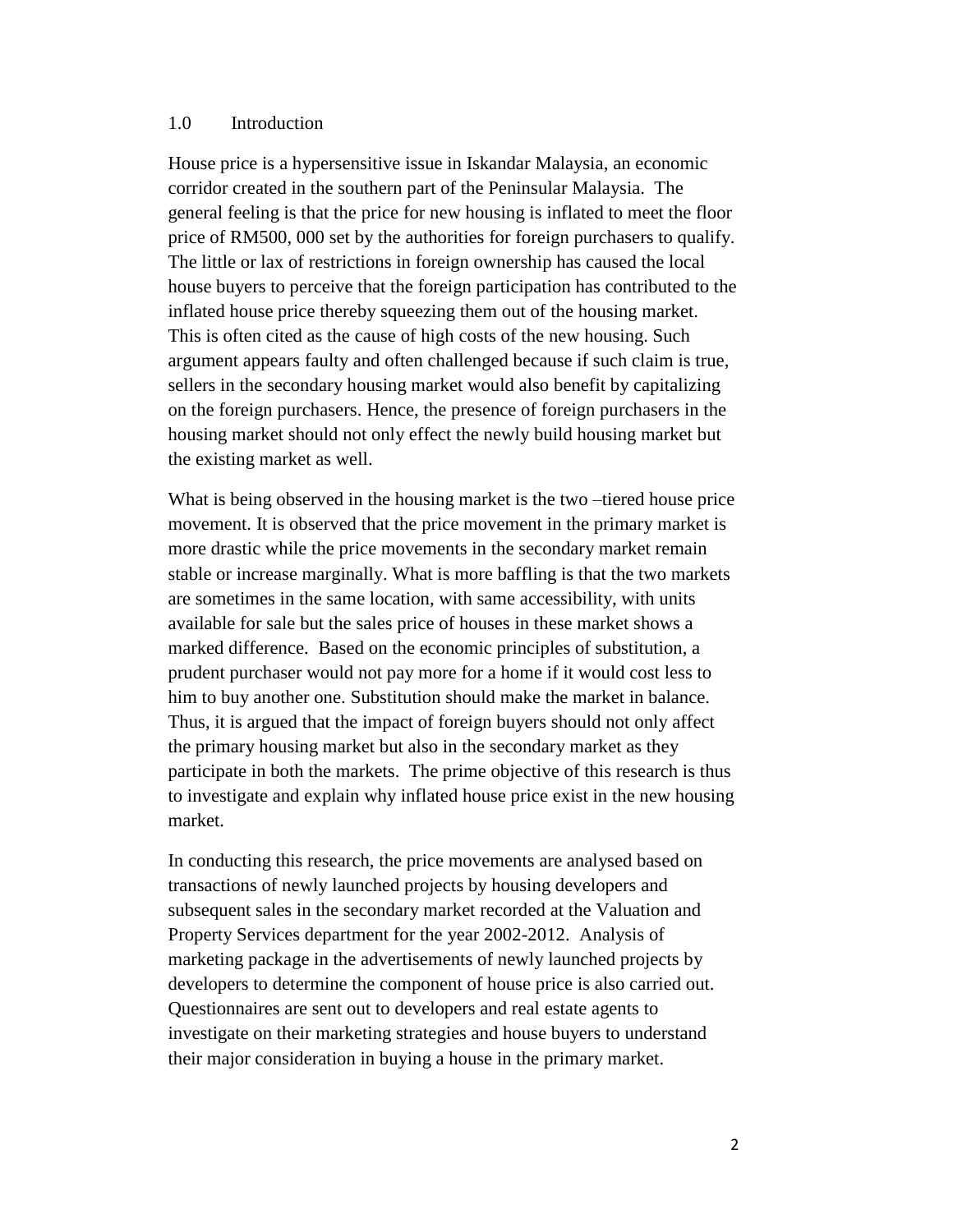The focus of this research is on transactions of two-storey terrace house, the commonly transacted family homes. The area of study is Iskandar Malaysia and the period of study is 2002 to 2012.

### 2.0. Scene Setting - The Iskandar Malaysia Housing Market

Iskandar Malaysia is a specially created economic corridor in southern Johor, with aim of boosting the economy of the country. In its effort to become the region fore-most economic hub, it positioned itself as an international metropolis by reducing trade barriers, increasing human mobility as well as reducing restrictions on property ownerships. It is strategically located within the Indonesia –Malaysia – Singapore growth triangle and along the east-west shipping route. It has easy accessibility by air and sea, with 3 major ports, excellent road and rail networks.



**Figure 1.0 Location of Iskandar Malaysia**

Iskandar Malaysia has been successful in attracting foreign investments. As shown in Figure 2.0, foreign investments accounts for more than 40 percent of the total investments between 2008 and 2012. The two sectors that recorded the highest foreign investments are manufacturing and real estate. According to Malaysian Industrial Investment Authority (MIDA), Iskandar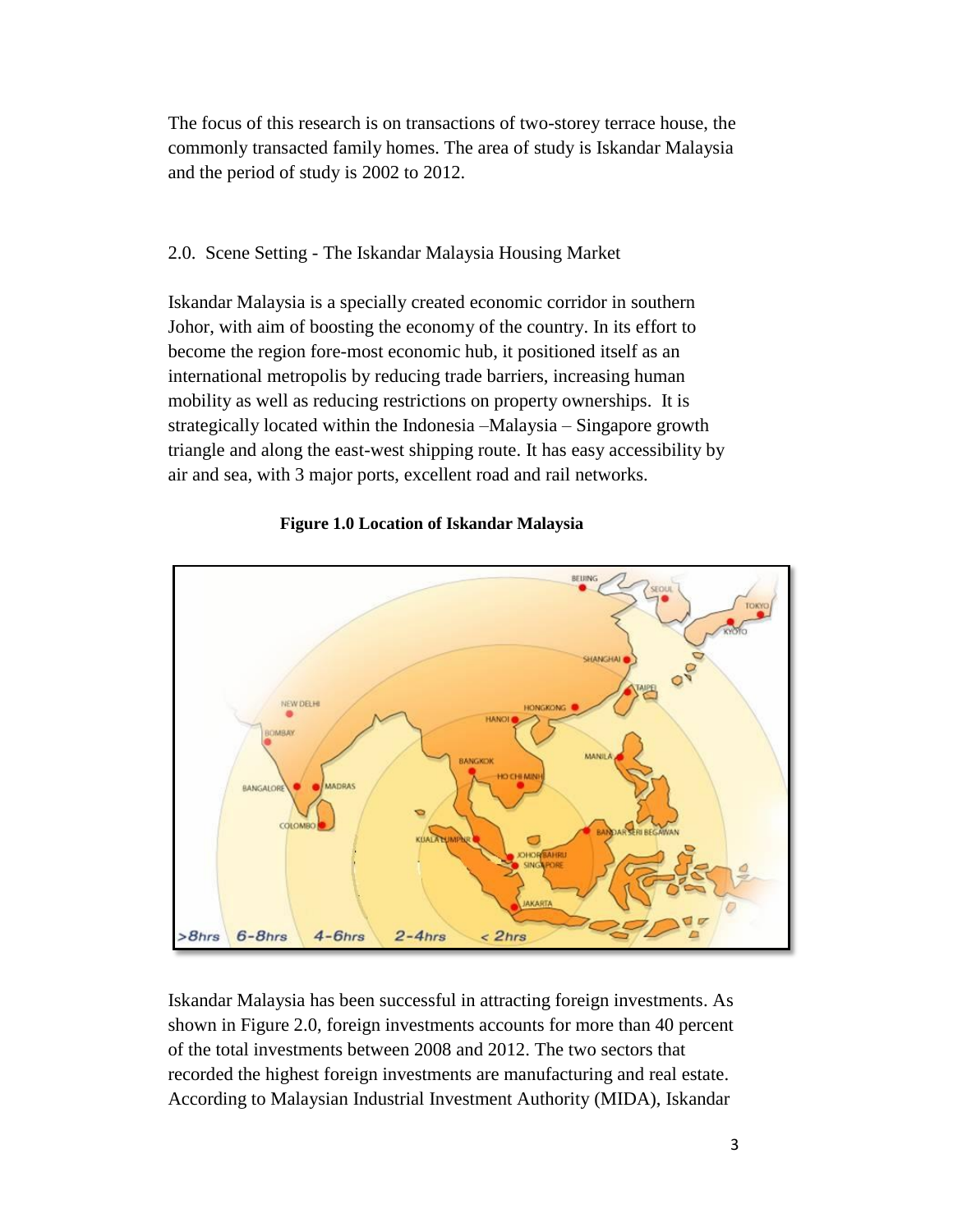Malaysia is ranked the top three popular foreign direct investments destination in Malaysia.



**Figure 2 .0. Investments in Iskandar Malaysia**

Singapore is Iskandar Malaysia nearest neighbouring country. Iskandar Malaysia is three times the size of Singapore with a population of only a tenth of Singapore's population. Iskandar Malaysia is only about 12.4 kilometers from its densely populated, land scarce neighbor. Table 1 shows the basic facts on Iskandar Malaysia and Singapore. Its proximity to Singapore, low cost of living, a comparatively cheap cost of housing and commutable make it a popular choice for Singaporean to reside or invest. Other nationalities that participate in the housing market are Taiwanese, Japanese as well as Indonesians. Table 1.0 shows some basic facts on Iskandar Malaysia and Singapore.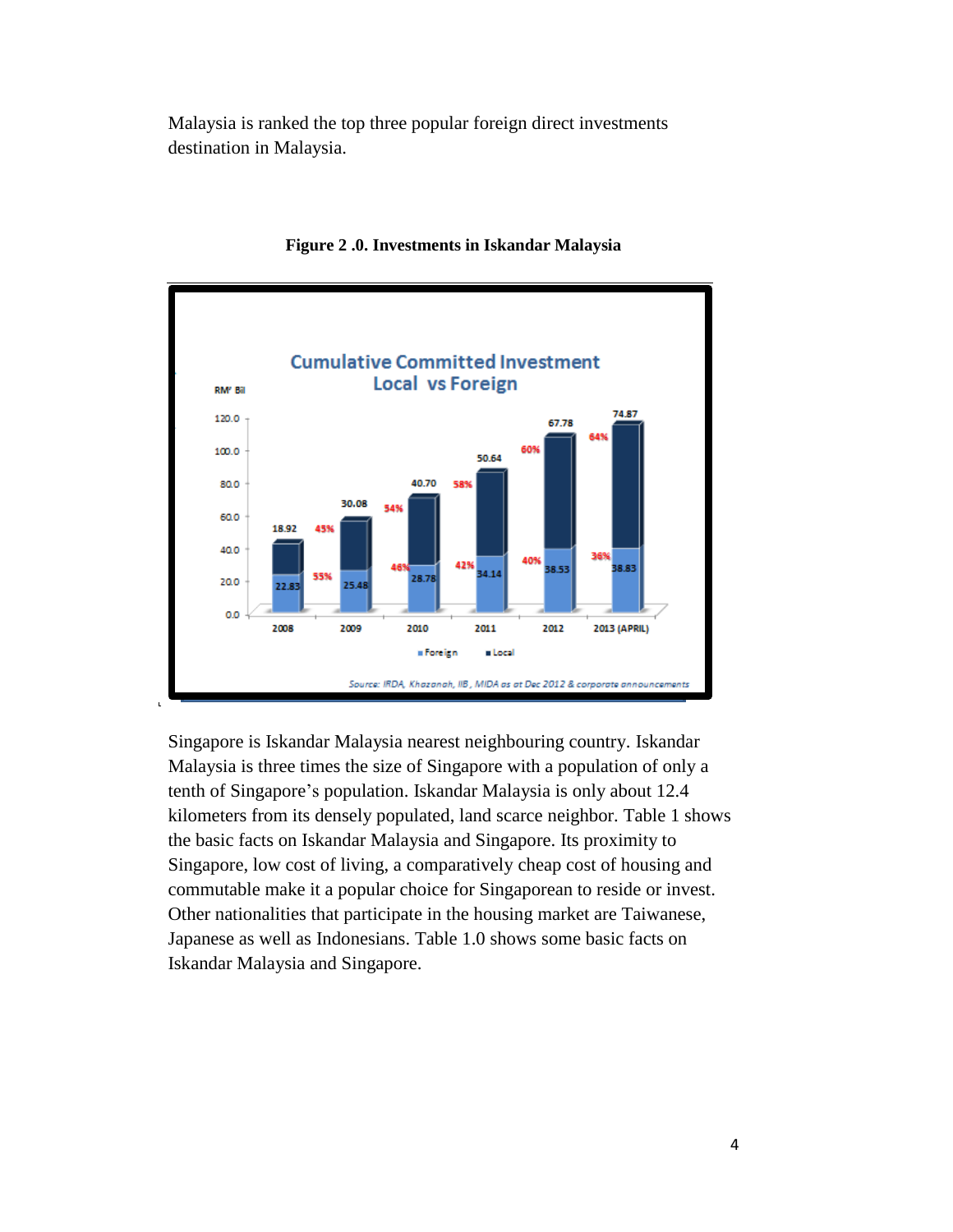|            | <b>Iskandar Malaysia</b>    | <b>Singapore</b>             |
|------------|-----------------------------|------------------------------|
| Population | 1.35 million                | 5.3 million                  |
| No. of     | 329,268                     | 1.15 million                 |
| Households |                             |                              |
| Average    | 4.10                        | 3.5                          |
| Household  |                             |                              |
| size       |                             |                              |
| Income per | USD 14,790                  | USD 51, 162                  |
| capita     |                             |                              |
| Land Area  | $2,217$ km <sup>2</sup>     | $710 \ km2$                  |
| Density    | 631 persons/km <sup>2</sup> | 7464 persons/km <sup>2</sup> |
| Currency   | Malaysian Ringgit           | Singapore Dollar             |
|            | (MYR)                       | (SGD)                        |

**Table 1.0 Basic Facts on Iskandar Malaysia and Singapore**

*Source: Iskandar Regional Development Authority, Singapore Department of Statistics,* 

The State Government has formulated a foreign ownership policy, stipulating a quota for the foreign buyers in each market segments as outlined in Table 2. The quota is applicable to first sales from developers to buyers. To beat the policy, developers transfer their new housing to subsidiary companies, making the subsequent sales falls into the secondhand category. Thus, this policy is seen not watertight.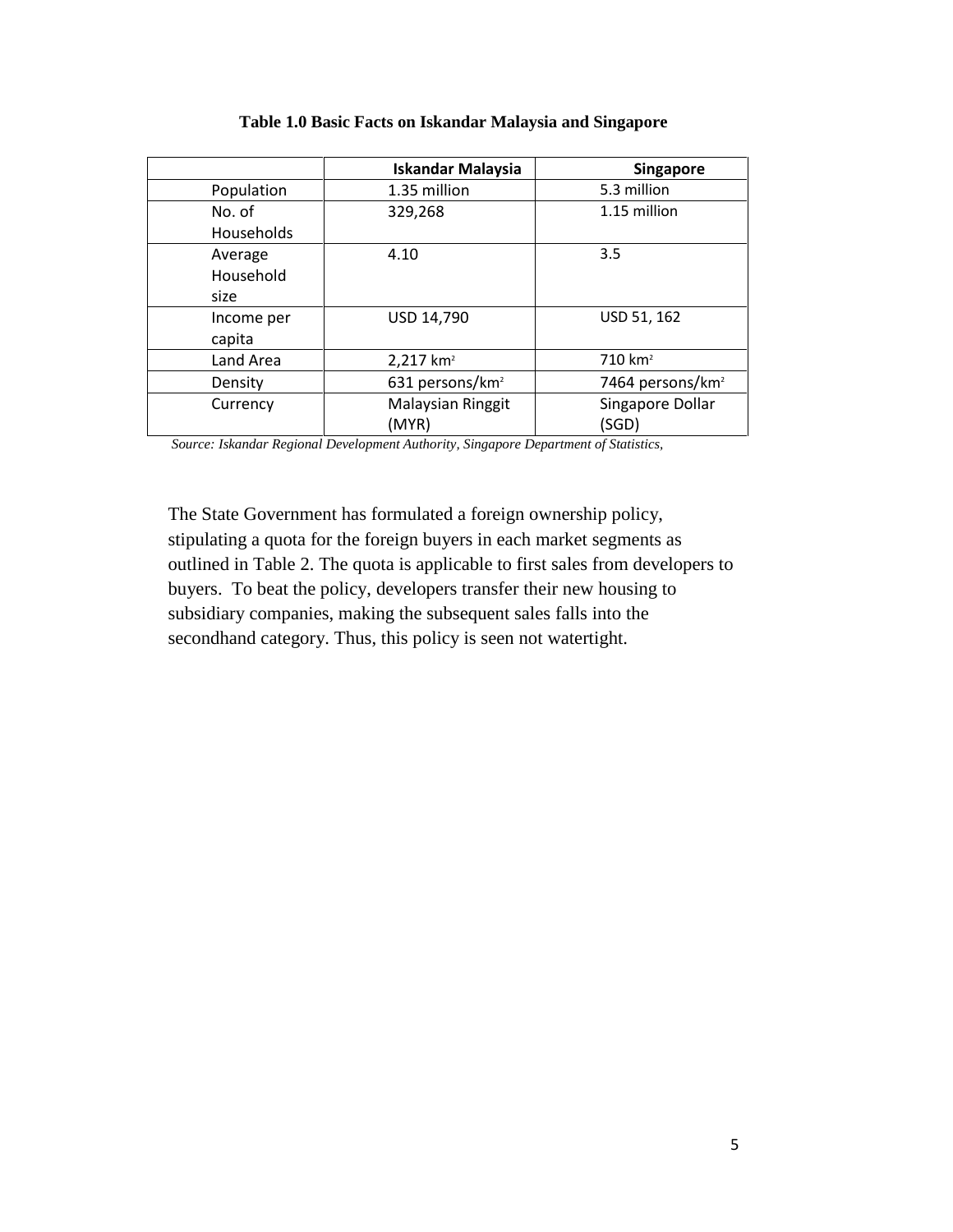| Category<br>(Land Use)        | <b>Condition</b>                                                                                                                                                                                                                                 | Foreign<br>quota                       | <b>Minimum</b><br><b>Price</b> |
|-------------------------------|--------------------------------------------------------------------------------------------------------------------------------------------------------------------------------------------------------------------------------------------------|----------------------------------------|--------------------------------|
| Residential<br>Building       | 1. Double storey terrace $\&$<br>above<br>2. Double storey cluster &<br>above<br>3. Semidetached double<br>storey & above<br>4. Double storey<br>bungalow & above<br>5. Vacant lot for bungalow<br>6.Apartment/Service<br>apartment/holiday home | 20%<br>20%<br>30%<br>30%<br>30%<br>50% | RM<br>500,000                  |
| Commercial<br><b>Building</b> | 1.3stories & above shop<br>1 <sub>ot</sub><br>2.3 stories & above<br>shop/office<br>3.Office / shop lot in<br>shopping complex                                                                                                                   | 10%<br>10%<br>20%                      | RM<br>500,000                  |
| Industrial<br><b>Building</b> | Foreigners are allowed to<br>have an ownership for the<br>land in industrial category<br>without consent from<br>State Authority.                                                                                                                | No<br>limit                            | <b>RM</b><br>500,000           |

**Table 2. 0 Quota on Foreign Ownership**

As can be seen from Table 3.0 below the housing market in Iskandar Malaysia is full of optimism. This is in anticipation of the demand from Singapore. In addition, the new oil and gas hub in Pengerang on the eastern side of Iskandar Malaysia is also expected to induce housing demand in Iskandar Malaysia. Although the housing stock as at December 2012 is in Iskandar Malaysia is approximately 409,602 units with 329,628 households, annual incoming supply which comprises starts and units under construction are on average 12.5 percent of the existing housing supply. This is considered high. Out of this, housing starts alone constitute 3.2 percent of existing supply. New planned supply which comprises number of new housing approved annually is on the average 3.4 percent of existing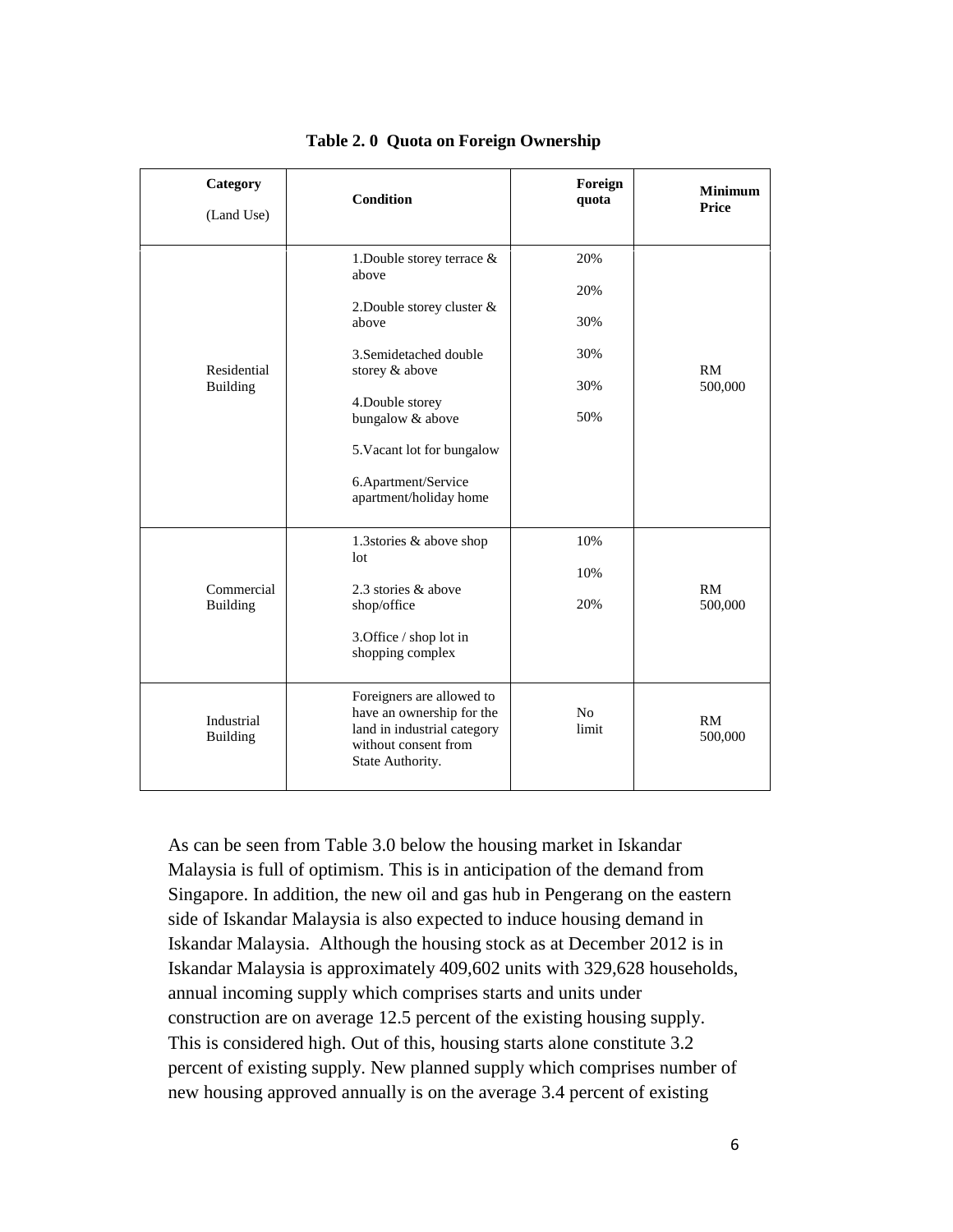stock. New planned supply does necessarily take off immediately and this is reflected in the planned supply statistics, which is cumulative, in the following year.

|                                     | Year | <b>Terrace</b> | Semi-D | Det.   | Town<br>House | Cluster | Low cost<br>House | Low cost<br>Flat | Flat   | Service<br>Apt | Condo/<br>Apt | SOHO           | Total   |
|-------------------------------------|------|----------------|--------|--------|---------------|---------|-------------------|------------------|--------|----------------|---------------|----------------|---------|
| <b>Existing</b>                     |      | 207,824        | 15,118 | 21,727 | 1,117         | 1,752   | 56,184            | 41,884           | 17,539 | 2,985          | 24,665        | 0              | 390,795 |
| Supply                              |      |                |        |        |               |         |                   |                  |        |                |               |                |         |
| Incoming                            |      | 9.744          | 1,679  | 285    | 440           | 285     | 192               | 5,127            | 14,974 | $\mathbf{0}$   | 6,406         | 0              | 39,132  |
| Supply<br><b>Starts</b>             | 2009 | 6337           | 342    | 78     | 0             | 395     | $\mathbf{0}$      | 272              | 111    | $\mathbf 0$    | 816           | 0              | 8351    |
| Planned                             |      |                |        |        |               |         |                   |                  |        |                |               |                |         |
| Supply                              |      | 53634          | 6091   | 2172   | 901           | 1645    | 657               | 10846            | 14838  | 8800           | 6808          | 0              | 106392  |
| <b>New Planned</b>                  |      |                |        |        |               |         |                   |                  |        |                |               |                |         |
| <b>Supply</b>                       |      | 6459           | 554    | 137    | 417           | 961     | 14                | 710              | 288    | 1106           | 1010          | 0              | 11656   |
|                                     |      |                |        |        |               |         |                   |                  |        |                |               |                |         |
| <b>Existing</b>                     |      | 212, 152       | 15,600 | 21,733 | 1,117         | 1,764   | 56,376            | 42,293           | 19,105 | 2,985          | 25,205        | 0              | 398,330 |
| <b>Supply</b>                       |      |                |        |        |               |         |                   |                  |        |                |               |                |         |
| Incoming                            |      | 13,246         | 1.859  | 371    | 440           | 944     | $\Omega$          | 4.071            | 13,810 | 472            | 6.816         | 0              | 42.029  |
| <b>Supply</b><br><b>Starts</b>      | 2010 | 7833           | 734    | 139    | $\mathbf 0$   | 1381    | 14                | 528              | 1348   | 3047           | 924           | 0              | 15948   |
| Planned                             |      |                |        |        |               |         |                   |                  |        |                |               |                |         |
| Supply                              |      | 49382          | 6163   | 2208   | 901           | 1494    | 643               | 10334            | 14436  | 8768           | 7088          | 0              | 101417  |
|                                     |      |                |        |        |               |         |                   |                  |        |                |               |                |         |
| <b>New Planned</b>                  |      |                |        |        |               |         |                   |                  |        |                |               |                |         |
| Supply                              |      | 3542           | 734    | 128    | 0             | 520     | 0                 | 0                | 0      | 440            | 1230          | 0              | 6594    |
| Existing                            |      |                |        |        |               |         |                   |                  |        |                |               |                |         |
| <b>Supply</b>                       |      | 215396         | 15766  | 21735  | 1213          | 2007    | 56376             | 42377            | 19783  | 2985           | 25205         | 0              | 402843  |
| Incoming                            |      |                |        |        |               |         |                   |                  |        |                |               |                |         |
| <b>Supply</b>                       |      | 22242          | 2581   | 529    | 440           | 2321    | 14                | 4585             | 15158  | 3519           | 8664          | 0              | 60053   |
| <b>Starts</b>                       | 2011 | 7910           | 748    | 147    | $\mathbf 0$   | 1381    | 0                 | 528              | 1348   | 3047           | 924           | $\overline{0}$ | 16033   |
| Planned                             |      |                |        |        |               |         |                   |                  |        |                |               |                |         |
| Supply                              |      | 49421          | 6433   | 2564   | 901           | 1243    | 800               | 10270            | 14534  | 7429           | 6998          | 248            | 100841  |
| <b>New Planned</b><br>Supply        |      | 8,057          | 928    | 503    | $\mathbf{0}$  | 1,130   | 188               | 464              | 1.446  | 1,708          | 834           | 248            | 15,506  |
| <b>Existing</b>                     |      |                |        |        |               |         |                   |                  |        |                |               |                |         |
| <b>Supply</b>                       |      | 220529         | 15909  | 21760  | 1213          | 2527    | 56390             | 42377            | 19783  | 2985           | 26129         | 0              | 409602  |
| Incoming                            |      |                |        |        |               |         |                   |                  |        |                |               |                |         |
| <b>Supply</b>                       |      | 23430          | 3643   | 753    | 440           | 2944    | 154               | 4585             | 15158  | 9313           | 8864          | 0              | 69284   |
| <b>Starts</b>                       | 2012 | 6873           | 1165   | 201    | 0             | 1243    | 196               | $\mathbf{0}$     | 0      | 5794           | 2094          | 0              | 17566   |
| Planned                             |      |                |        |        |               |         |                   |                  |        |                |               |                |         |
| <b>Supply</b>                       |      | 50133          | 6218   | 2676   | 901           | 1694    | 646               | 10270            | 14994  | 11028          | 6510          | 248            | 105318  |
| <b>New Planned</b><br><b>Supply</b> |      | 6996           | 981    | 363    | 0             | 1494    | 0                 | $\mathbf{0}$     | 460    | 9393           | 636           | 0              | 20323   |

**Table 3.0. Housing Supply in Iskandar Malaysia**

*Source: National Property Information Centre*

# 3.0 Literature Review

Issues pertaining to house price have been a major concerned of the policy makers as well as public at large as price affects not only affordability and access to housing but also its sustainability affects wealth and the economy.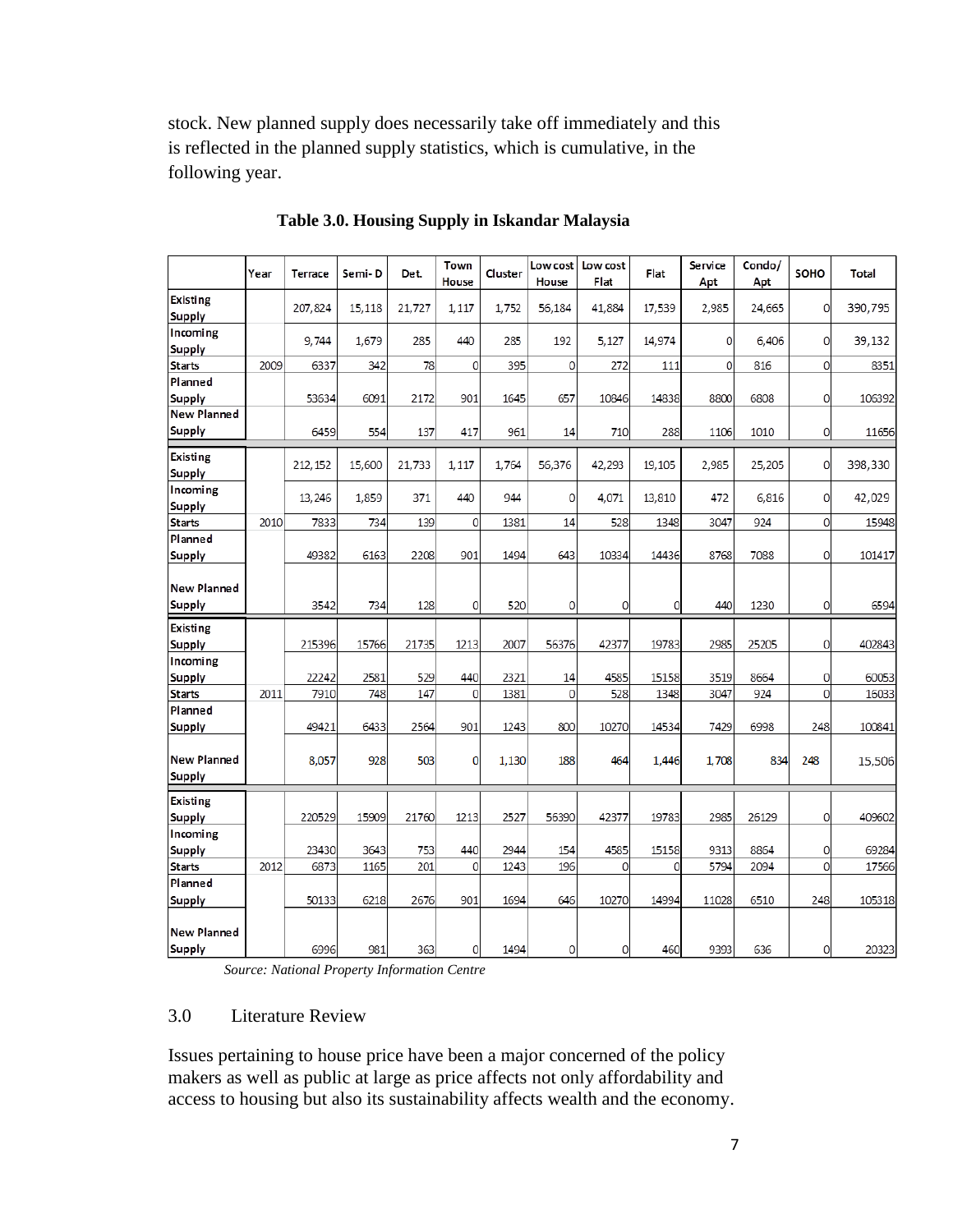Inflated house price and housing bubble have long been recognized as an important risk to economic stability, in a way that it may cause financial stresses or it may lead to economic crises. Many studies on inflated house price and housing bubbles found that they are not simply the resultant of interaction between demand supply factors but the interplay of players, their motives and struggles in the housing market. Thus, analysis of housing market *vis a vis* house price dynamics has become rather complex. The power of players or actors in shaping the housing market is recognized in the institutional approach to housing market. Many researchers have made contributions to urban geography environment from institutional perspective, revealing the different goals and ideologies of agents and institutions, their relative power in the urban development process, the nature of interactions among agents and institutions and constraint they impose on each other which characterize the property market and also shape the built environment (Ball, 1986, 1998; Bassett and Short, 1980; Healey, 1991, 1997; Healey and Barrett, 1990; etc). Brandsen (2001) argues that each market context must be studied separately with reference to historical interaction among actors and between actors and institutions. Any change or even prospect of change in these institutional factors is likely to change the dynamics of property prices.

The demography or profile of the entrants into the housing market may have an influence on the housing market. In a study by Ben-David (2011) it was found that in a market where buyers are financially constrained, inflated transactions are observed, in order to have access to higher housing loan. Buyers are often financially constrained to meet the initial amount. The higher the value of the collateral, subject to the mortgagee's payback ability, the higher would be the amount of loan advanced by the financial institution. The willingness for higher leverage is also due to market optimism that the price will increase. Thus, the profile of buyers shapes the rules of the game. In another study, Ben - David (2010), price may be artificially inflated by the seller to accommodate the financially constrained, i.e. buyers. without huge saving to cover for the additional costs of purchasing a house. Nishimura (2013) observed that the increased demand for housing from a growing young population is likely to induce the institutional change of a loosening of financial laws and regulations that pushes up prices. This is because house purchase is the single most expansive consumption item in a household expenditure and needs a major financial commitment. It also requires substantial savings for down payments and other costs associated to housing. Heath (2008) found that saving is not the habit of the younger generation or new entrants to the housing market, even though they may have payback capacity.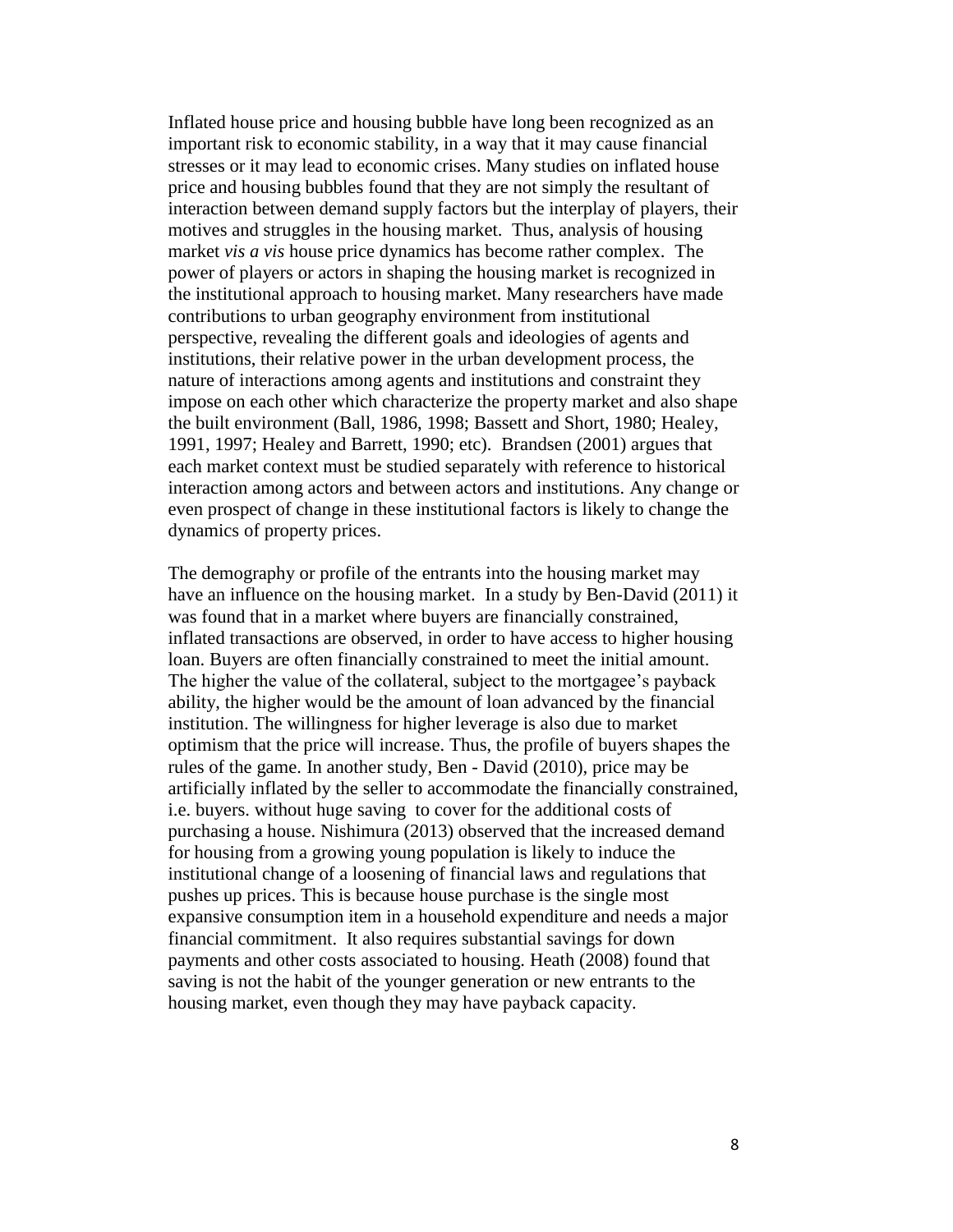Studies on foreign ownership on properties values found that there significant effect on the property values. It is also found that foreign purchasers, although small in number, affects the housing market because of the nature of the market that is very localized. However, in such studies there were no specific observation or mentioned on their preference for new housing or second hand housing.

The sellers' prime objective is to sell the house and if possible at the maximum profit in a given time. Studies have shown that the sellers and their intermediaries collaborate to enable the buyer to qualify for a higher loan. This includes increasing the selling price by expanding the scope of transactions through including transaction costs, cash backs, appliances. Ben- David (ibid) find that the selling price is consented between two parties. Although the item cannot be collaterised, it appears that the transaction price of the house is higher to the lenders, allowing the buyers to draw a higher loan. It is a win-win situation where seller gets to sell their houses, buyer gets the fund to buy house and the agents and intermediaries get their fees.

Government has an influence in lending directives and standards. Most governments have a pro home- ownership policy and facilitate access to housing. It may include directives to financial institutions to channel more funds to the housing sector, lowering of interest rates and lending standards. The government is likely to come under political pressure to loosen financial laws to accommodate certain segment of the population (Nishimura, 2013). Higher loans are allowed for first time buyers. Easy access to borrowing have known to contribute to price increase.

The nature of housing market itself is imperfect and inefficient as such there exist price distortion(Linneman, 1986, Liu, Grissom and Hartzell, 1990). Due to the nature of the housing market, buyers may not have the knowledge on the choices available in the market. For many, house purchase is one in a life time event, as such housing market is full of by amateurs making transactions with limited information and little or no experience in gauging the value of the properties they are buying and selling. Koklic and Vida( 2009) found that consumers/ purchasers have very little pre purchase knowledge about the houses and buying process. The prices are specifically affected by the level of buyer and seller experience (Gibler andMeglolugbe, 1992). Thus, it can be concluded that the determination of price also is very much dependent on be market information.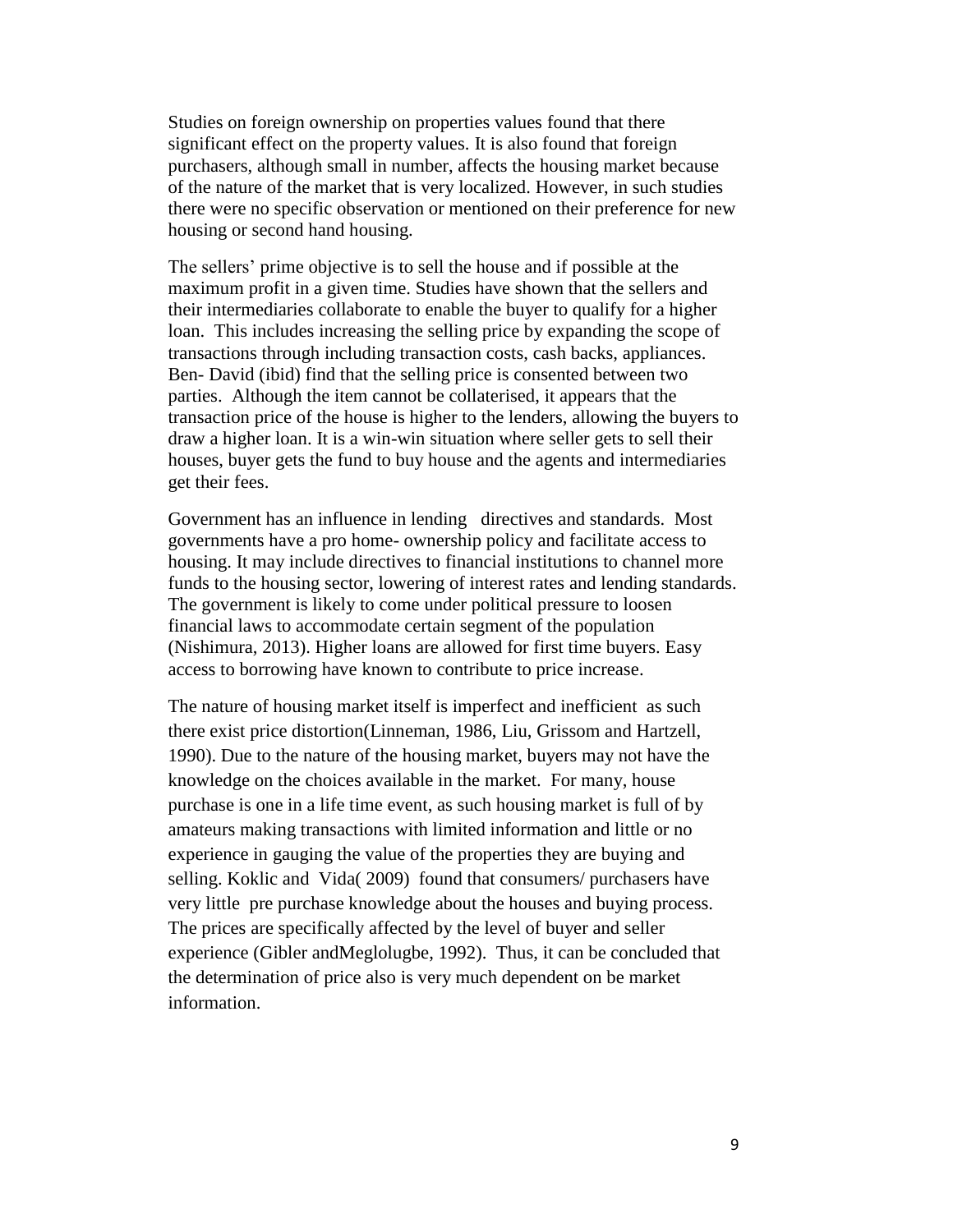### 4.0 Methodology

This study uses institutional approach to housing market analysis. Questionnaire were distributed and interviews were conduct on the main players in the housing. In addition information on marketing strategy is obtained from their websites. Data on transactions were obtained from Valuation and Property Services Department while data on foreign purchasers were obtained from the Johor State Land and Mines Department.

The study uses several datasets on transactions of 2 storey terrace house over the period of 2002 to 2012 obtained from the Valuation and Property Services Department. The first dataset comprises median prices of newly launched 2 storey houses. These are sales price by housing developers. The second data set comprises median sales price of second hand 2 storey houses concluded in the secondary market. Movement of prices in these two markets is then compared.

Data on foreign buyer is obtained from the Johor State Land and Mines Department, the agency processing the approval for foreign purchase. In relation to foreign purchase, two datasets are obtained. First dataset is on foreign purchase of new housing and second dataset is on foreign purchase on secondhand houses. Comparison is made between the two dataset to establish in which market the foreign purchasers are active.

Three sets of questionnaires were distributed to the main players in the housing market, viz. the house-buyers, developers and estate agent to obtain an insight on the market-play and understand why house prices are being inflated. To triangulate and better understand the situation interviews with estate agents, developers and house-buyers were also carried out.

### 4.0. Findings

### 4.1 Median House Price Movements

Figure 3.0. shows the movement of median prices in the two markets over the period of 10 years. Between 2002 to 2005, the price movements in the two markets appear to be the same. In 2006, after the establishment of Iskandar Malaysia, slight variation in the price movements can be seen. Marked difference in the movement of median prices in the two markets can be seen from 2009 onwards. However, both the markets show an upward trend in the price movement. This suggests that the establishment of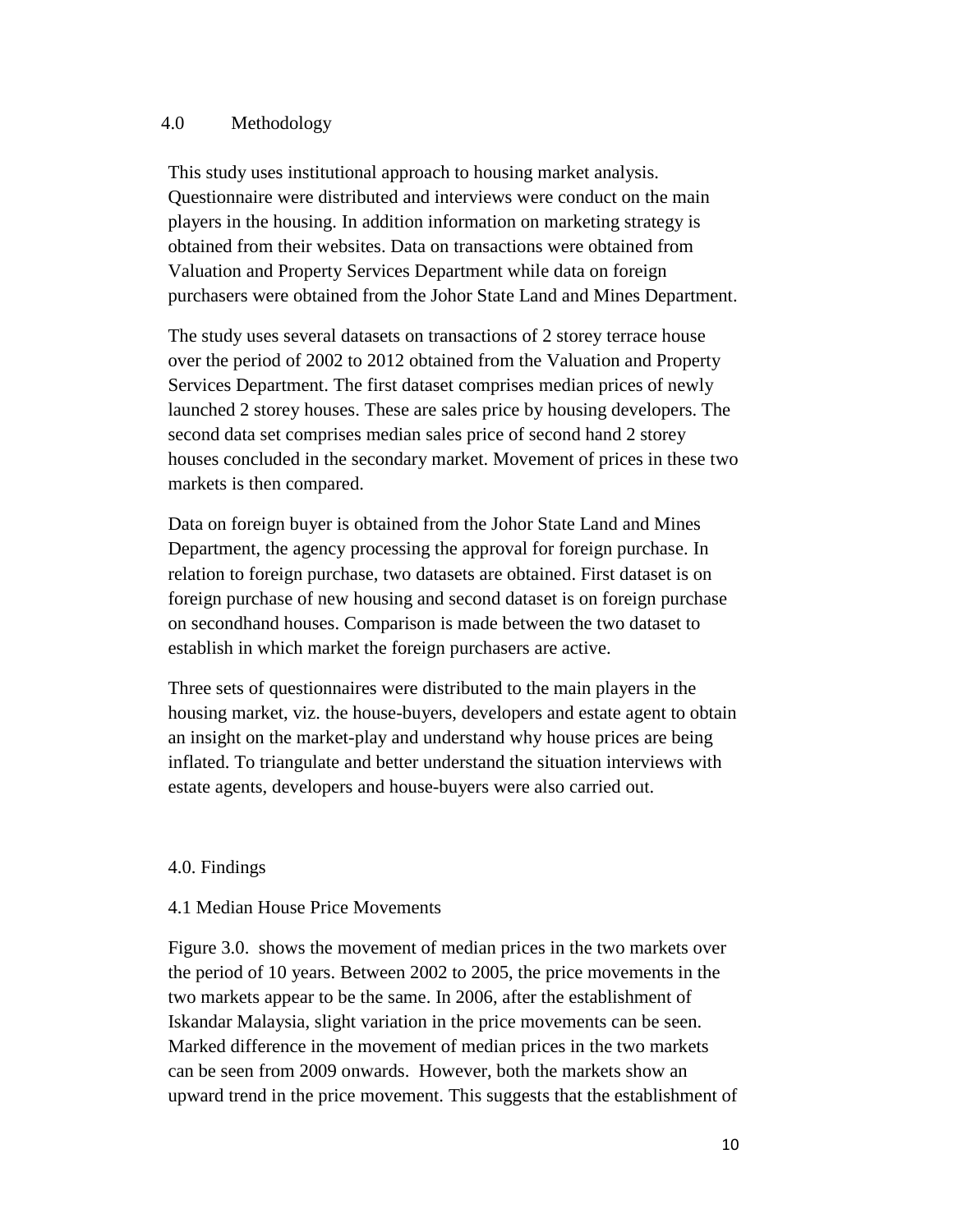Iskandar Malaysia as an economic corridor begin to impact on the housing market. The internationalization of Iskandar Malaysia offers investment opportunities in the housing market.



**Figure 3.0. Price Movements in the Primary and Secondary Market**

As shown in Figure 3, the price movement in the primary market is volatile. Table 1 shows the price difference in the two markets as well as the year on year change. It can be seen that the annual average change is 10.6 % in the primary market. However, the price movements in the secondary market appear to be slow and gradual. The average annual change in the secondary market over the same period is 2002 to 2012 is 2.2 %. From 2009, the difference in the median price of 2 storey terrace house in the primary and secondary market is more than 90%.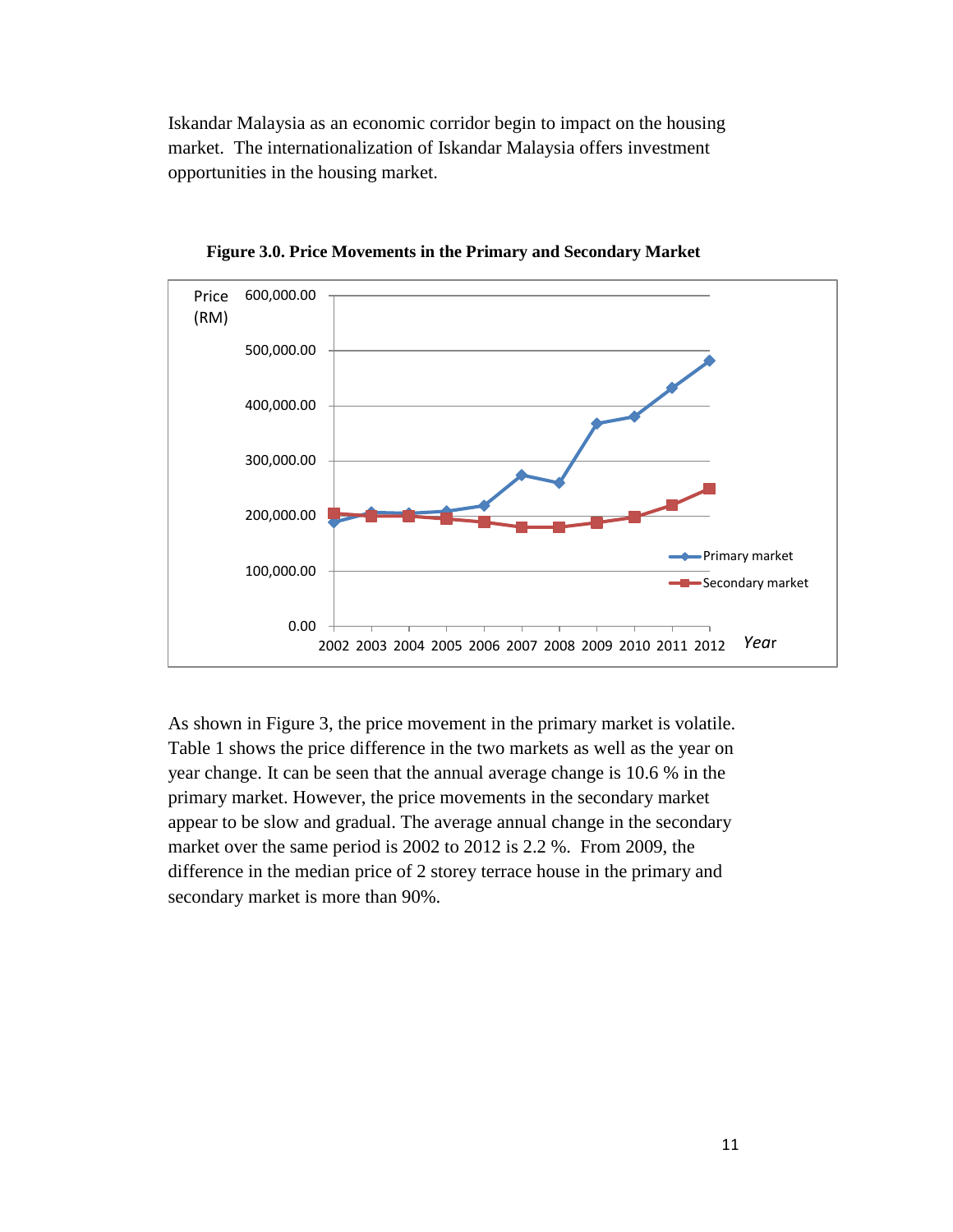|           |      |                                                    | Median Price of 2T Median Price of 2T in I | Price difference between |                    | Year on Year Change Year on Year Change in |  |  |  |
|-----------|------|----------------------------------------------------|--------------------------------------------|--------------------------|--------------------|--------------------------------------------|--|--|--|
|           |      |                                                    | in Primary Market Secondary Market         | the Primary and          | in Price I Primary | Price in Secondary                         |  |  |  |
| <b>No</b> | Year | (RM)                                               | (RM)                                       | Secondary Market (%)     | Market (%)         | Market (%)                                 |  |  |  |
|           | 2002 | 188.800.00                                         | 205.000.00                                 | -8%                      |                    |                                            |  |  |  |
| 2         | 2003 | 206.800.00                                         | 200,000.00                                 | 3%                       | 9.5%               | $-2.4%$                                    |  |  |  |
| 3         | 2004 | 205.000.00                                         | 200.000.00                                 | 3%                       | $-0.9%$            | $0.0\%$                                    |  |  |  |
| 4         | 2005 | 208.800.00                                         | 195.000.00                                 | 7%                       | 1.9%               | $-2.5%$                                    |  |  |  |
| 5         | 2006 | 218.800.00                                         | 189.000.00                                 | 16%                      | 4.8%               | $-3.1%$                                    |  |  |  |
| 6         | 2007 | 274,490.00                                         | 180,000.00                                 | 52%                      | 25.5%              | $-4.8%$                                    |  |  |  |
|           | 2008 | 260.000.00                                         | 180.000.00                                 | 44%                      | $-5.3%$            | 0.0%                                       |  |  |  |
| 8         | 2009 | 368.000.00                                         | 188.000.00                                 | 96%                      | 41.5%              | 4.4%                                       |  |  |  |
| 9         | 2010 | 380.420.00                                         | 198.000.00                                 | 92%                      | 3.4%               | 5.3%                                       |  |  |  |
| 10        | 2011 | 432.500.00                                         | 220.000.00                                 | 97%                      | 13.7%              | 11.1%                                      |  |  |  |
| 11        | 2012 | 482,000.00                                         | 250,000.00                                 | 93%                      | 11.4%              | 13.6%                                      |  |  |  |
|           |      | Average Annual Change (2002-2012)<br>2.2%<br>10.6% |                                            |                          |                    |                                            |  |  |  |

# **Table 4.0. Year on Year Change in Price in the Primary and Secondary Market**

*Source: Johor State Land and Mines Department*

# 4.2 Foreign Participation In The local Market

Internalisation of Iskandar Malaysia means giving incentives for foreign direct investments and opening up for foreign acquisition of real estate and as mentioned above, Iskandar Malaysia has been quite successful in attracting foreign direct investment. In terms of housing market, the absolute number of foreign purchasers is not huge but on the increase. However, it can be seen from Table 5.0 that has been a steady increase of foreign participation in the local market. The presence of the foreign purchasers in the local housing market, with the exception of 2010 and 2012 is not more than 5.5%. The sudden influx of foreign purchasers in the local market in 2012 may be explained by the widespread news on the government proposal to review its policy on foreign acquisition of properties and their move to beat the enforcement of the policy. It is often argued that as the nature of housing market is localized, the impact of foreign participation in the local market, although small in number, can be felt.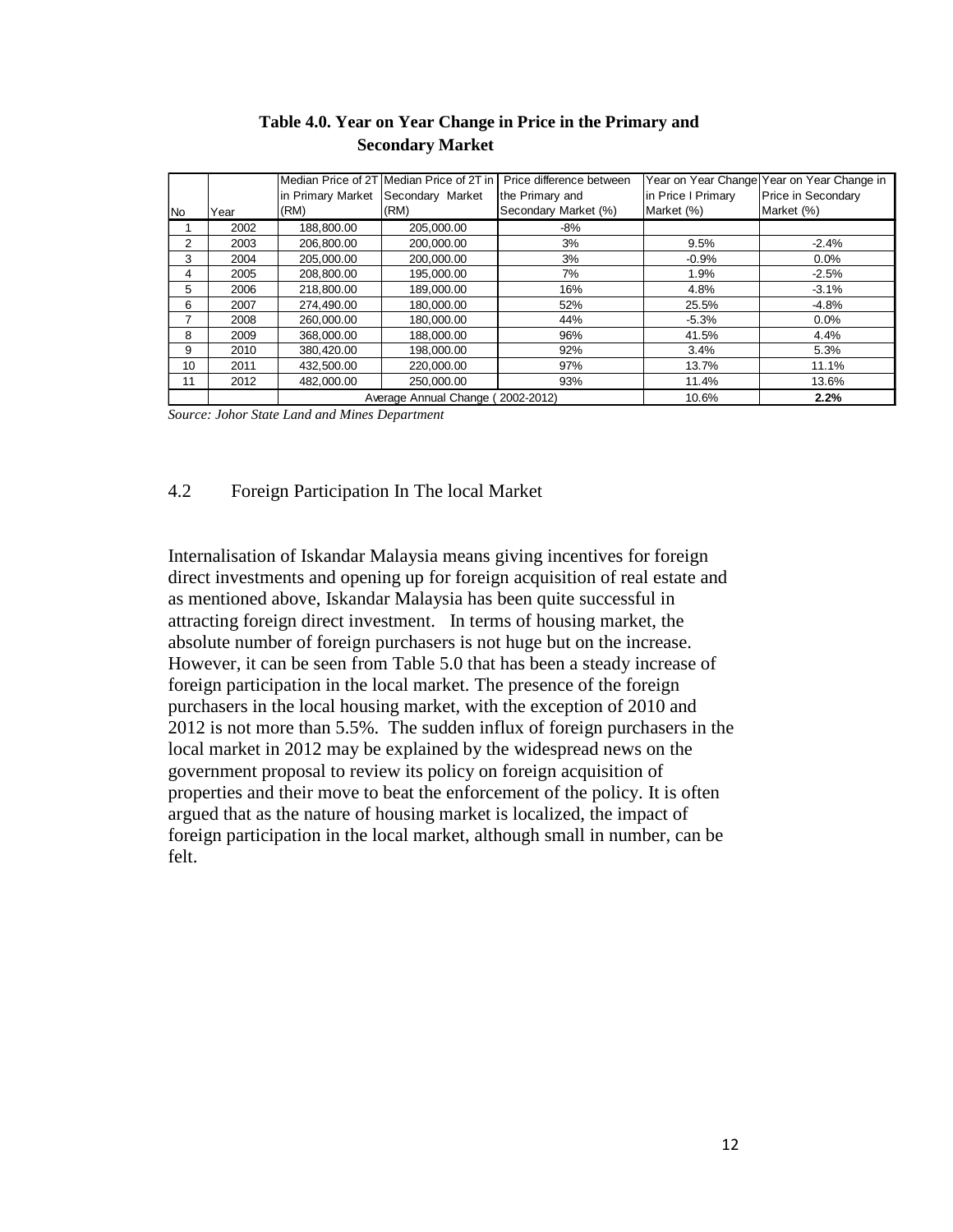| Table 5. Participation of Foreign Purchasers in Iskandar Malaysia Housing Market |           |        |        |        |        |        |        |        |        |        |        |
|----------------------------------------------------------------------------------|-----------|--------|--------|--------|--------|--------|--------|--------|--------|--------|--------|
| Year                                                                             | 2002      | 2003   | 2004   | 2005   | 2006   | 2007   | 2008   | 2009   | 2010   | 2011   | 2012   |
| <b>Total Residential</b><br><b>Property Transaction</b>                          | 14,038    | 15,936 | 21,490 | 15,735 | 14,554 | 14,354 | 12,967 | 15,625 | 15,465 | 18,556 | 15,003 |
| Number of Foreign<br>Purchasers                                                  | <b>NA</b> | 301    | 329    | 350    | 371    | 448    | 660    | 813    | 1952   | 1018   | 3076   |
| Percentage of Foreign<br>Purchasers in the Local<br>Market                       | $0.0\%$   | 1.9%   | 1.5%   | 2.2%   | 2.5%   | 3.1%   | 5.1%   | 5.2%   | 12.6%  | 5.5%   | 20.5%  |

*Source: Johor State Land and Mines Department*

A closer look at the participation of foreign purchasers in the local market, as Figure 4 suggests, they are more active in the primary market. Thus, local buyers face competition with the foreign buyers in the primary market. It is found from the questionnaire survey on developers, information on their projects is well publicized. Their marketing effort is very extensive, through various means. It includes advertisement in the web page, newspaper, billboards, pamphlets and appointed agents. They also participated in exhibition overseas. Hence, foreign purchasers are better informed on the new housing projects by the developers as compared to second hand sales. As the floor price set in the Johor State Foreign Ownership policy is RM500,000, developers tend to price their houses more than the floor price.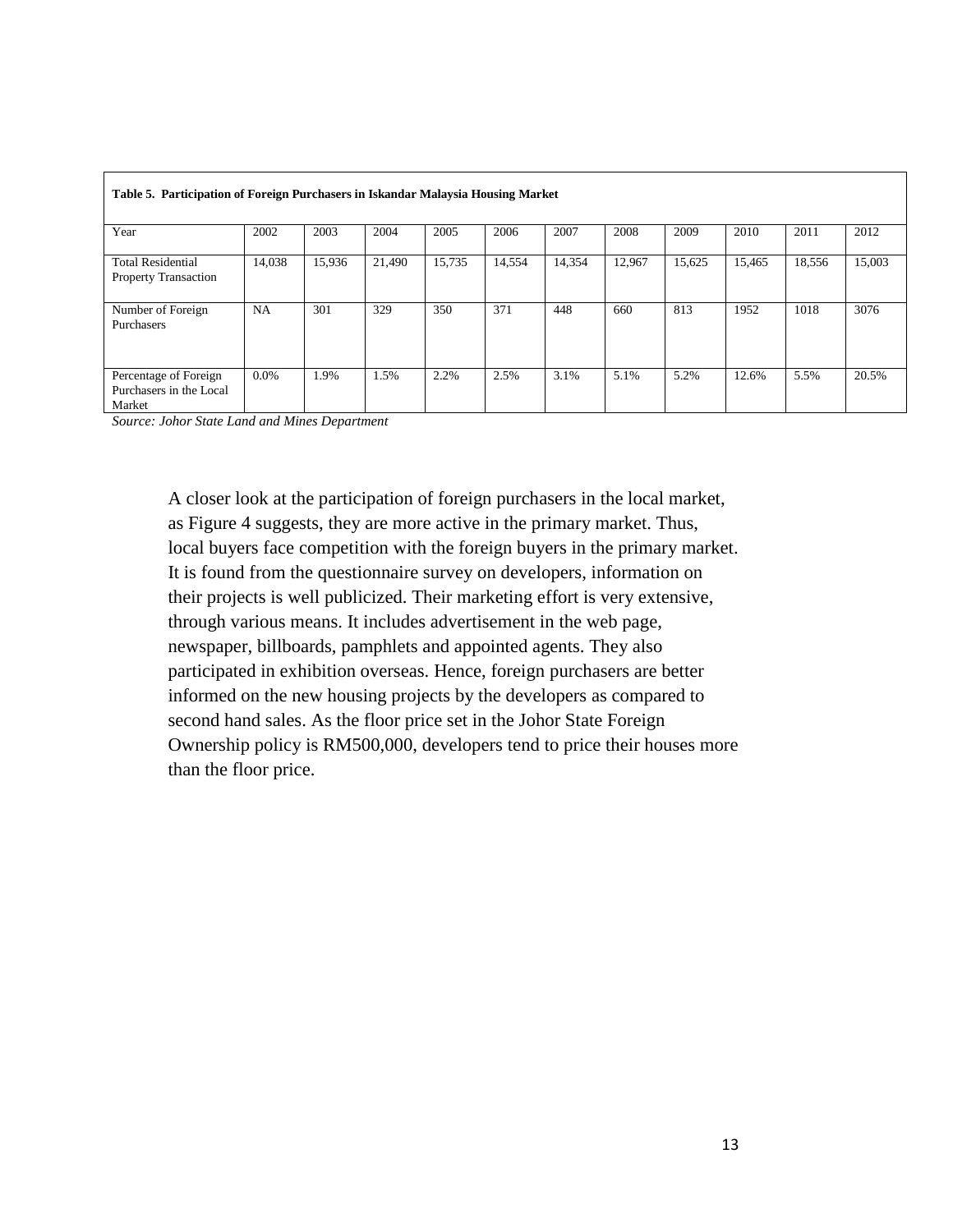

**Figure 4.0. Participation of Foreign Buyers in Housing Market**

# **Is the Sales Price the Asset Price?**

A survey of developers' web pages and pamphlets on their marketing strategy reveals that developers give various form of sale incentives. As shown in Table 6.0, these include free legal fees, cash rebates, developers' interest bearing scheme, furniture and fittings, etc. Almost all developers provide free legal fees for sales and purchase agreement. About 64 percent give rebates, the highest being 15 percent of the sales price. More than 50 percent provides developers' interest bearing scheme. All developers' provide sales incentives in one form or another.

These incentives are incorporated in the sales price and in the sales and purchase agreement including the cash rebates. Hence, the sales price in the primary market is not the true value of asset. The price of the sales incentives has pushed up the sales price.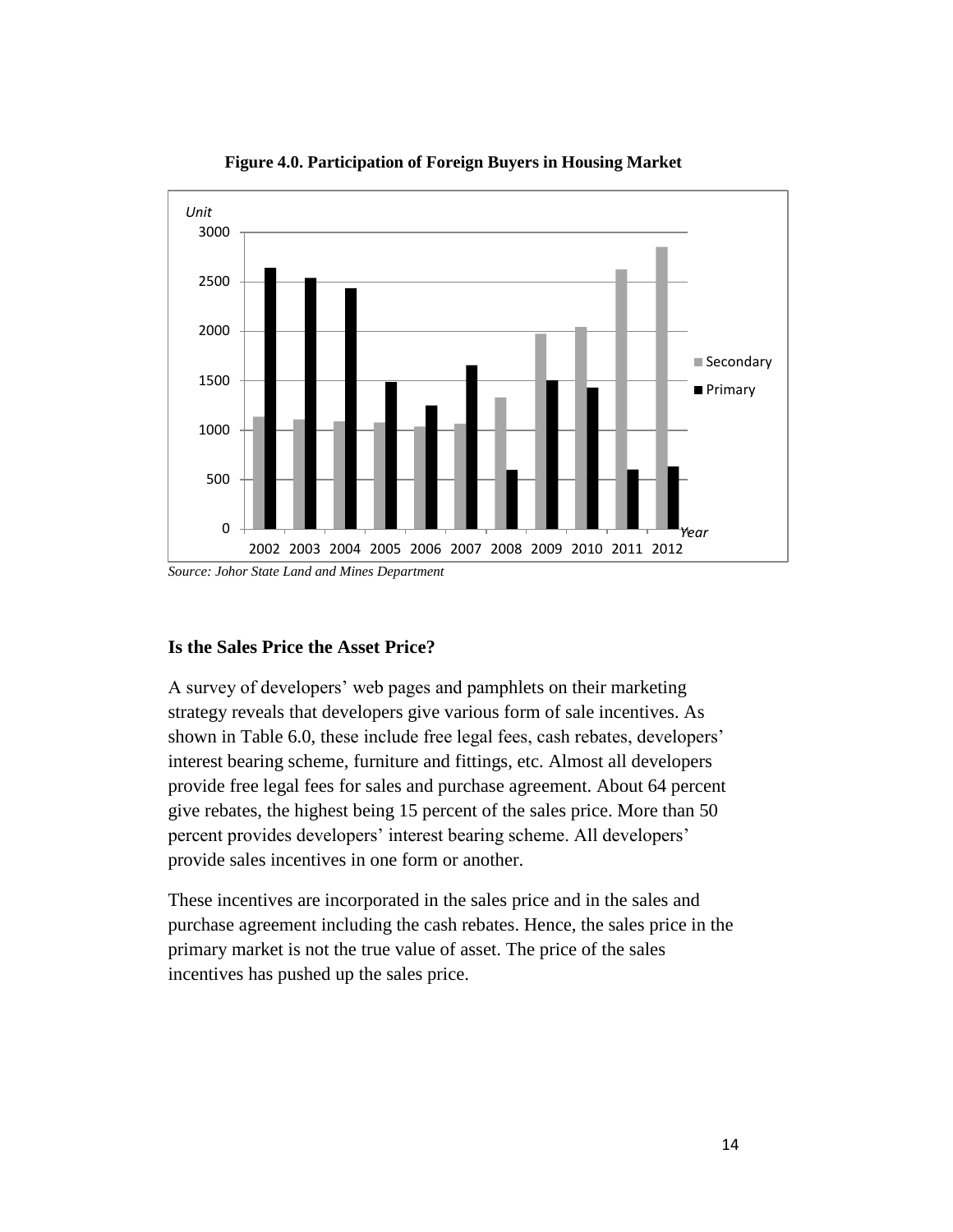## **Table 6.0 Developers' Sales Incentives**

|                |                  | <b>Incentives Offered</b>                                                                        |                |                                         |                                                                         |                                                                                                 |  |  |  |  |  |
|----------------|------------------|--------------------------------------------------------------------------------------------------|----------------|-----------------------------------------|-------------------------------------------------------------------------|-------------------------------------------------------------------------------------------------|--|--|--|--|--|
| No.            | <b>Developer</b> | Free<br><b>Free Loan</b><br><b>SPA</b><br><b>Agreement</b><br>Legal<br><b>Legal Fees</b><br>Fees |                | Rebates /cash                           | <b>Developers</b><br><b>Interest</b><br><b>Bearing</b><br><b>Scheme</b> | <b>Others</b>                                                                                   |  |  |  |  |  |
| 1              | Developer 1      | Yes                                                                                              | N <sub>o</sub> | 5% Early Bird<br>discount               | Yes                                                                     | Full Kitchen, Built-In Wardrobe, Air-<br>conditioning, Mable Flooring                           |  |  |  |  |  |
| 2              | Developer 2      | Yes                                                                                              | Yes            | 15% & 10%<br>rebate                     | Yes                                                                     | Kitchen cabinets, Water Heater, Kitchen<br>Hob & Hood, Air-conditioning                         |  |  |  |  |  |
| 3              | Developer 3      | Yes                                                                                              | No             | 8% rebate                               | Yes                                                                     |                                                                                                 |  |  |  |  |  |
| $\overline{4}$ | Developer 4      | N <sub>0</sub>                                                                                   | N <sub>0</sub> | N <sub>0</sub>                          | N <sub>o</sub>                                                          | 100% International Lots                                                                         |  |  |  |  |  |
| 5              | Developer 5      | Yes                                                                                              | N <sub>0</sub> | N <sub>0</sub>                          | N <sub>0</sub>                                                          | Free 14 days stay at KSL Resort                                                                 |  |  |  |  |  |
| 6              | Developer 6      | Yes                                                                                              | N <sub>0</sub> | 7% rebate                               | Yes                                                                     | Built-In Wardrobe, Home appliances,<br>Kitchen cabinets                                         |  |  |  |  |  |
| 7              | Developer 7      | Yes                                                                                              | No             | 10% rebate                              | No                                                                      |                                                                                                 |  |  |  |  |  |
| 8              | Developer 8      | Yes                                                                                              | Yes            | 5% rebate                               | Yes                                                                     | Kitchen cabinets.                                                                               |  |  |  |  |  |
| 9              | Developer 9      | Yes                                                                                              | Yes            | 2% for cash buyer                       | Yes                                                                     |                                                                                                 |  |  |  |  |  |
| 10             | Developer 10     | Yes                                                                                              | N <sub>o</sub> | 10% rebate on<br>progressive<br>payment | No                                                                      | Kitchen cabinet, Wardrobe<br>Air-conditioning, Free 7 days stay at<br><b>KSL Resort</b>         |  |  |  |  |  |
| 11             | Developer 11     | Yes                                                                                              | N <sub>0</sub> | No                                      | No                                                                      | Furnishing package worth RM18k,<br>Low deposit (RM5k only), High speed<br>broadband for 2 years |  |  |  |  |  |
| 12             | Developer 12     | Yes                                                                                              | N <sub>0</sub> | N <sub>0</sub>                          | No                                                                      |                                                                                                 |  |  |  |  |  |
| 13             | Developer 13     | Yes                                                                                              | N <sub>o</sub> | N <sub>o</sub>                          | N <sub>o</sub>                                                          | $\blacksquare$                                                                                  |  |  |  |  |  |
| 14             | Developer 14     | Yes                                                                                              | Yes            | 10% rebate                              | Yes                                                                     | $\overline{a}$                                                                                  |  |  |  |  |  |
|                | Total            | 93%                                                                                              | 29%            | 64%                                     | 50%                                                                     | 57%                                                                                             |  |  |  |  |  |

# **4.3 Local Participation - Willing Buyer, Willing Seller, Willing Financiers in the Primary Market**

A typical house purchase requires purchasers to come out at the up-front the down –payment and transaction costs. The amount of money required is substantial. Typical transaction costs for housing in Malaysia are legal fees for sales and purchase agreement, legal fees for mortgage agreement, memorandum of transfer fees and stamp duty and agency fees. In a survey conducted on local buyers, developers and real-estate agents, it is found that buyers usually have low savings and are constrained to meet up with the initial costs and the hidden transaction costs. To facilitate and ease the house purchase, developers offer a package deal that incorporates the transaction costs either fully or partially in the sales price. To further lighten the financial burden of purchases, developers' interest bearing scheme are provided whereby interest incurred during the construction period which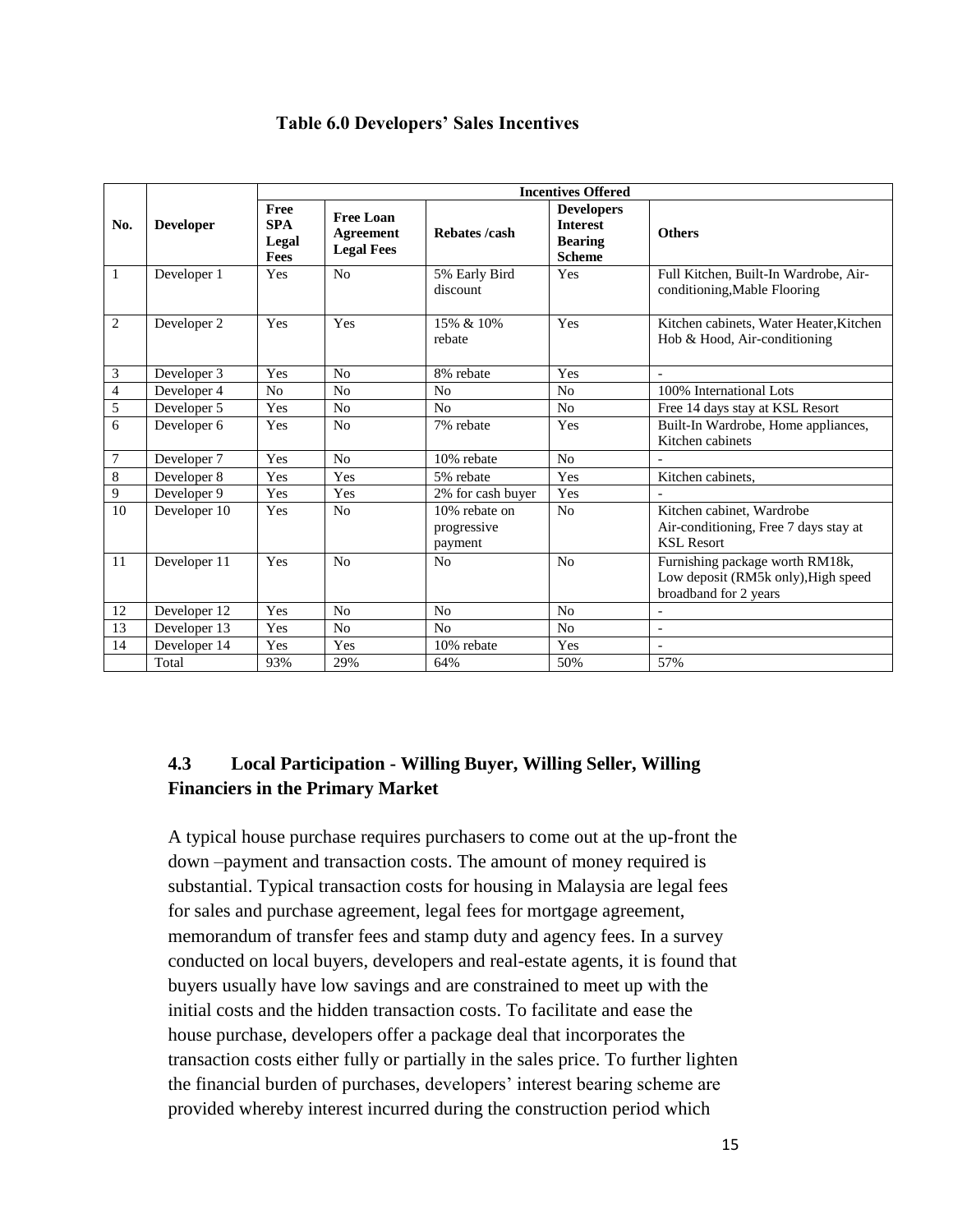was usually borne by buyers through progress payments will instead be borne by the developers. In addition, rebates and gifts such as furniture and fittings, etc. are provided. Loans are being arranged by the developer to assist the purchasers.

In a survey conducted on house – buyers, given a choice, house buyers would like to purchase from developers. More than 77 percent of the respondents knew that the houses that they purchased in the primary market are slightly higher. However, 63 percent do not mind paying slightly more for the house and installment as long as they do not have to provide substantial cash or own equity for down-payments and related costs. About 55 percent of the respondent who bought from developers received cash rebates. Other sales incentives given to them were furniture and fittings, legal fees for sales and purchase agreement, stamp duty and others. More than 50 percent of the respondents perceived that buying properties from agent would incur them a high agency fees.

Until 2007, the local buyers were active in the primary market until it becomes too expensive for the local buyers and began turn to secondary housing. Figure 6.0. shows the inclination of the local buyers in the 2 storey terrace house market segment. In 2012, when the Bank Negara introduces responsible lending policy to the financial institutions, the number of local buyers declined further.



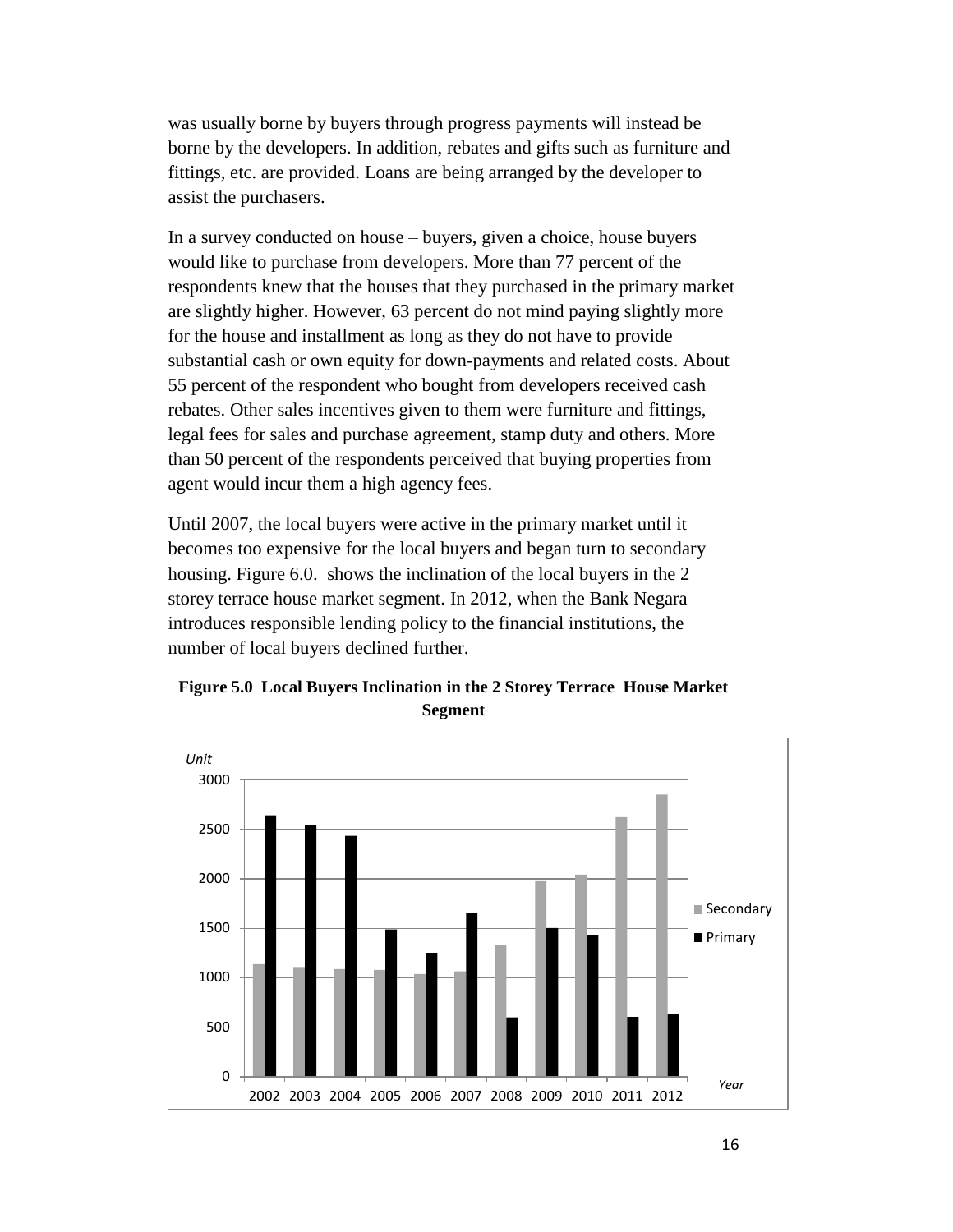Developers provide end-financing/ mortgage arrangement services for their house-buyers. It is the practice that developers will make an arrangement with banks that provide bridging –finance for their project to provide endfinancing for the house-buyers. Banks are thus provided with a ready pool of clientele and will set aside the required sum for the end -financing. Banks have Risk Management Department who audits on the loans arrangement to safeguard the bank's interest and ensure prudent lending. Banks will run a random check with the panel of valuers on the market price of the houses to be financed. However, at the same time on the operations side, banks also have their key performance indicators (KPIs) to meet. Moreover, banks have always relied on the borrowers' pay back ability.

Banks/financiers usually accepts selling prices stated in the sales and purchase agreement between developers and buyers because before the drawdown of the bridging finance by developers, banks usually require the developers to proof that they managed to sell about 50 percent of their projects. With 50 percent of their projects sold, it is evident that market accepts the selling price. Hence, selling price is regarded as market price. Gifts and sales incentives which have been incorporated in the price do not appear in the agreement. It therefore skips the attention of the banks that the sales price is not the true asset price. Thus, the inflated price becomes the selling price.

### 4.4 Real Estate Agent and the Secondary Market

From the survey on it was found that the act of inflating the house price in the secondary market is not rampant. This could be explained by, first, the tax implication on the seller, where disposal of properties whose holding is five years and below are subjected to real property gains tax. If house price is inflated, the seller will have to bear the tax. Second, inflating of second hand house price sellers will need the consent of the seller. Often, seller of second housing are reluctant to compromise inflating the house price to include the hidden costs. Hence, buying from the secondary market, although the price is lower, does not help the low savings and financially constrained buyers with the down-payment and the hidden costs. It is also found that more that 50 percent of the buyers surveyed perceive that real estate agent fees are not cheap.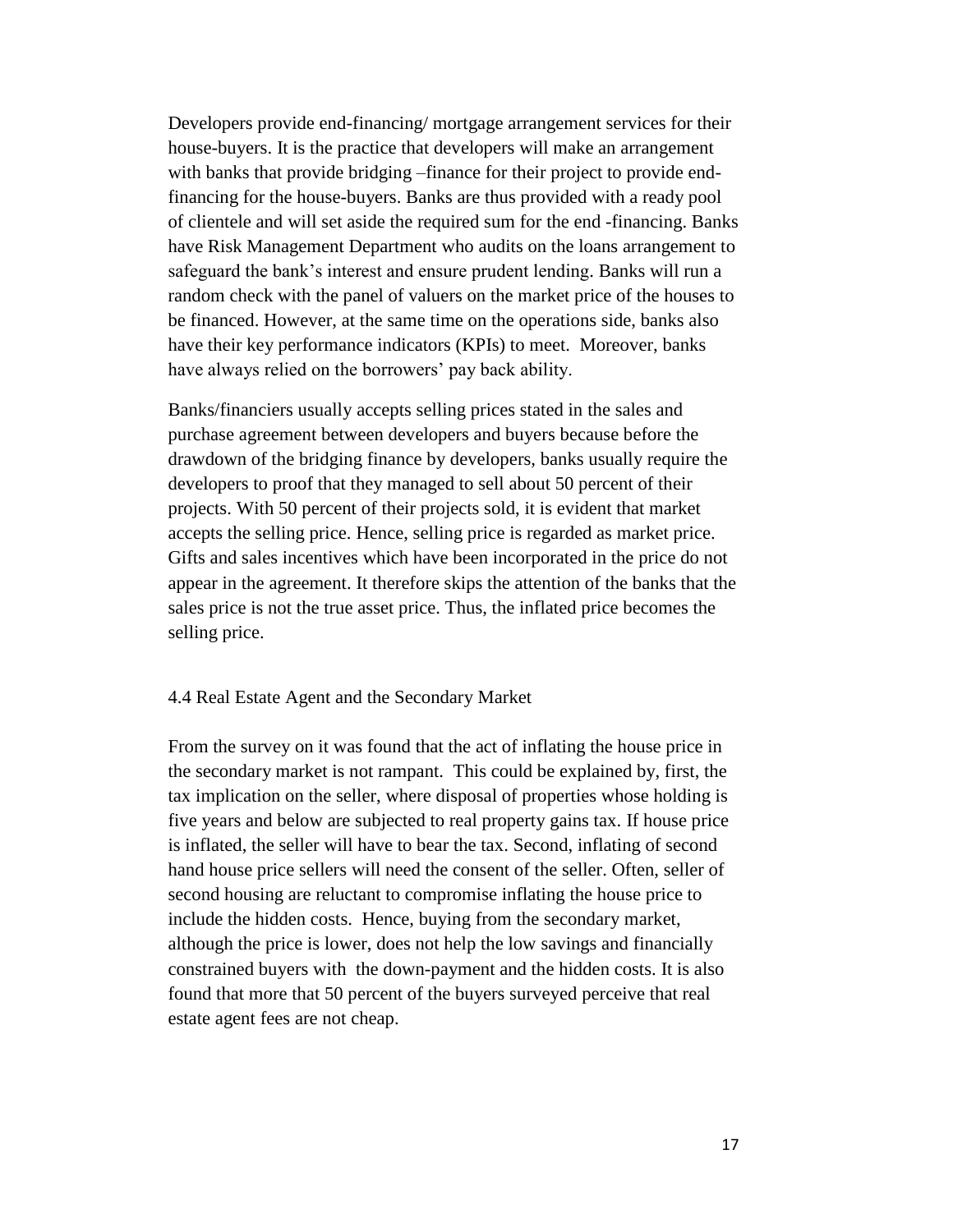## 4.5. Market Information

New housing projects are advertised and marketed by the developers on large scale basis Marketing efforts include advertising on billboards at strategic location, in the magazines, in the newspaper, distribution of pamphlets as well as web page. The advertising includes the sales incentives provided which are often attractive to the buyers. Buyers know the package deal that they would be getting. In addition, developers who have 20 percent or more foreign clients have gone further to promote and conduct exhibition abroad. Some have appointed agents to sell their properties overseas. Developers invest huge capital to market their projects and this commensurate which the huge investments that they have made in the projects and the risks attached to it. In sum, purchasers become more aware and informed on their products.

Real estate agents also do make extensive efforts to market and advertise their listings. Web-page has proven useful for prospective buyers to make a search for houses. However, it is more on a small scale as they do not sell mass products as the developers do and it is less attractive to buyers as it does not provide any sales incentives. In this sense, real estate agent may not be able to attract the low-saving and financially constraint housebuyers.

# 5.0 Conclusion

It is evident that house price is inflated; however it is rampant only in the primary market. The sales price have been found not to be the asset price as hidden transaction costs, sales incentives, and services provided are incorporated in the sales prices. The inflated house price is not about market misinformation. Both sellers in the primary and secondary market, i.e. developers and real estate agents, market extensively although on a different scale. Buyers would be able to search for properties through the web-pages of developers and agents.

The inflated house price is an arrangement that suited the developers who wanted to dispose-off their new housing units, buyers who are financially constrained and lenders who are eager to provide loan. Buyers do not mind paying slightly higher price and monthly installment as long as they do not have to come out with substantial sum for down-payment and other hidden transaction costs. In addition, developers are also able to provide rebates which come in useful for these financially constrained house-buyers. To the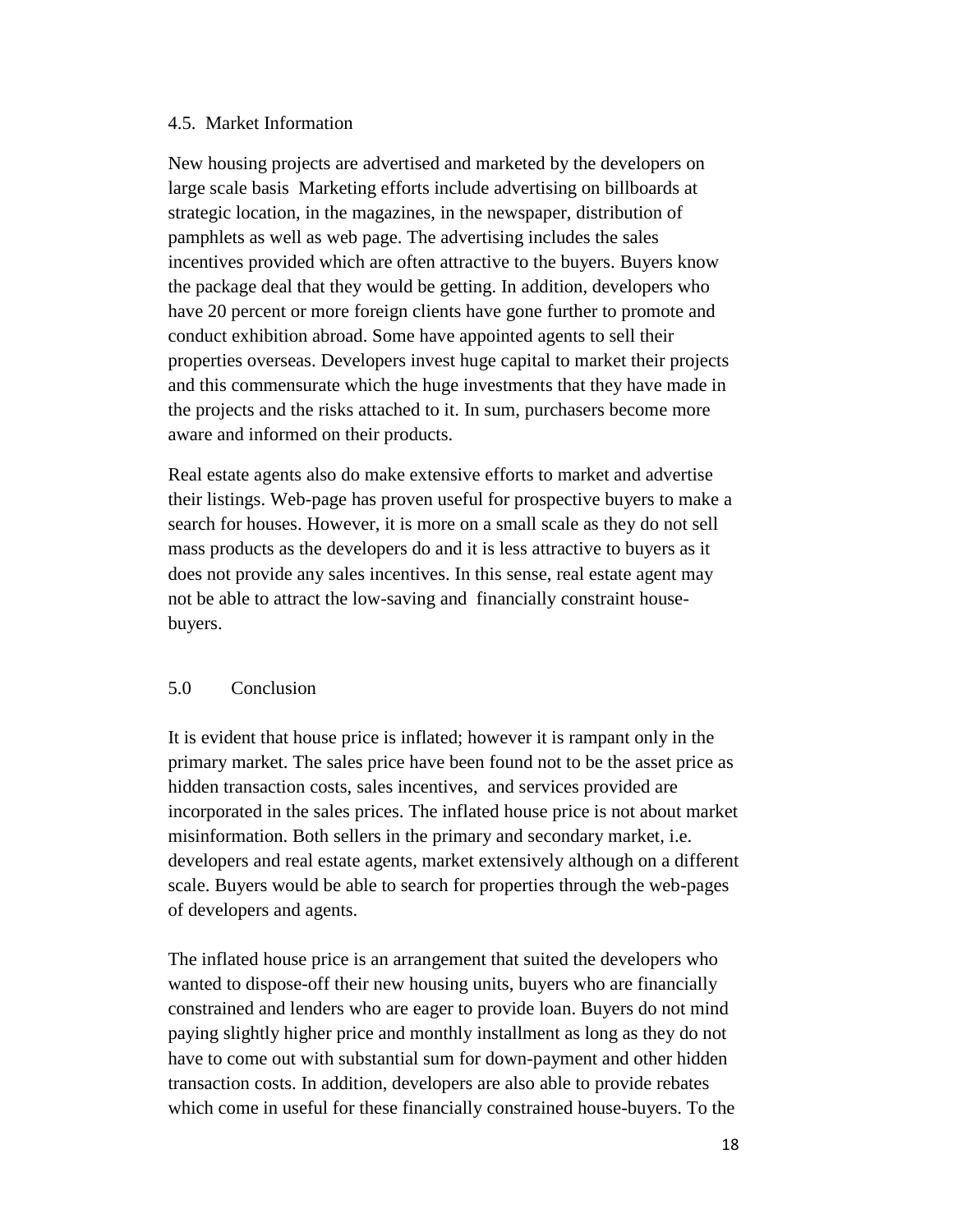developers these costs are recoupable from the sale price. It is found that the inflating of house price by estate agents, although it exist, are to a certain extent restricted as consent from the seller are not always forthcoming. For the lenders, although the value of collateral should be the over-riding factor, they have always relied on the borrowers' pay back ability. Banks' KPIs on loans are also an important consideration in channeling out the funds. In sum, it is a mutual arrangement that meets needs of the parties involved.

The presence of foreign purchasers in the local market is on the increase. They are active in the primary market. House prices are inflated to meet the floor price set by the State Government for foreign purchasers. Local purchasers have to compete with foreign purchasers in the primary. Hence, the outcry from the local purchasers that they are being squeezed out from the primary market. The presence of foreign purchasers have given the optimism to the developers that there would be continued demand from the foreign buyers. Iskandar Malaysia is seen as an attractive opportunity for investment.

The incentives in buying new housing are attractive for buyers and are hard to refuse. Continuance of such motivation or inducement by the developers and coupled with such preferences by the house-buyers in the long run can effect he landscape of the secondary housing market, where they will be less investments in upgrading and improvements. Run down and slums will creep in. The wealth of the owners in the secondary market will be affected.

Inflating the house price has to be stopped. Lessons learned from the subprime crisis in the US and Europe, in an economic melt-down it affect the stability of the financial institutions and the economy as the value of collateral is way below the loan value. Developers should be mandated to price each of the sales incentives given, and lenders should only lend based on the real value of the collateral.

#### References

Ball, M. (1986). The Built Environment And The Urban Question. *Environment and Planning D*, vol.4, pp.447-464.

Ball, M. (1998). Institutions in British property research: A Review.*Urban Studies* vol.35 no.9,pp.1501-1517.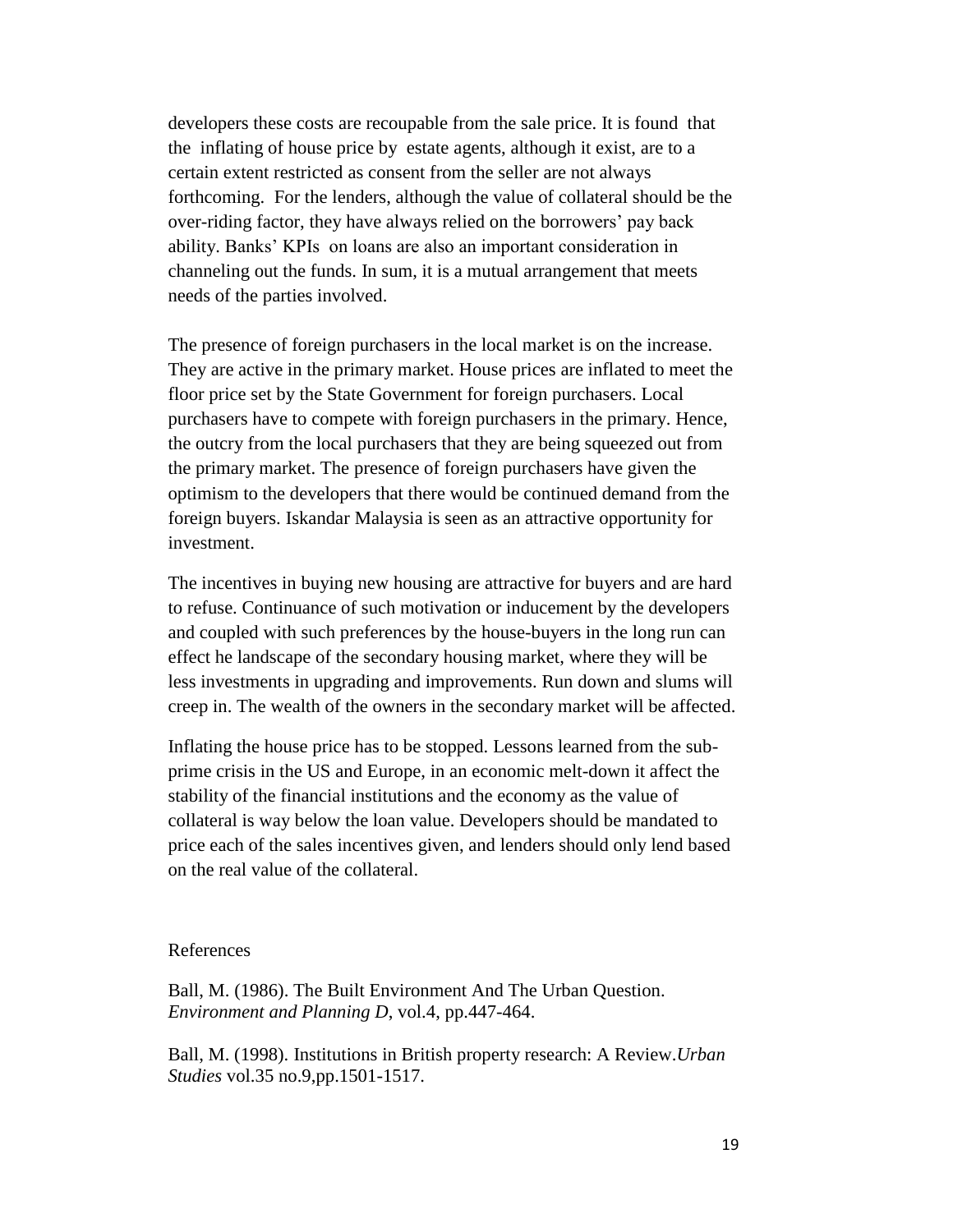Bassett, K and Short, J. (1980). *Housing And Residential Structure: Alternative Approaches.* London:Routledge.

Ben-David, I. (2011). *High Leverage and Willingness To Pay: Evidence From The Residential Housing Market*. Fisher College of Business Working Paper Series. Retrieved from [http://www.ssrn.com/link/Fisher-College-of-](http://www.ssrn.com/link/Fisher-College-of-Business.html)[Business.html](http://www.ssrn.com/link/Fisher-College-of-Business.html) on 4 January 2013

Ben-David, I. (2010). Financial Constraints, Inflated Home Prices, during the Real-Estate Boom, Fisher College of Business Working Paper Series. Retrieved from<http://www.ssrn.com/link/Fisher-College-of-Business.html> on 4 January 2013

Brandsen, T. (2001). Bringing Actors Back In: Towards an Institutional Perspective. *Housing Theory and Society,* 18, p. 2–14. Retrieved from [http://www.tandfonline.com/doi/abs/10.1080/140360901750424653?journalCo](http://www.tandfonline.com/doi/abs/10.1080/140360901750424653?journalCode=shou20#preview) [de=shou20#preview](http://www.tandfonline.com/doi/abs/10.1080/140360901750424653?journalCode=shou20#preview) on 12 october 2012

Gibler, K. and Megbolugbe, I. (1992), Differentiating Between First-Time and Repeat Buyers of New Homes, paper presented at the *8th Annual ARES Meeting*, San Diego.

Healey, P. (1991). Models of the Development Process: A Review, *Journal of Property Research*, vol.8,pp.219-238.

Healey, P. (1997). Collaborative Planning, Shaping Places in Fragmented Societies. *London: MacMillan*.

Healey, P. and Barrett,S. M (1990). Structure and Agency in Land and Property Development Processes: Some Ideas For Research, *Urban Studies*, vol.27, no.1, pp. 89–104.

Heath, S. (2008). *Housing Choices and Issues for the Young People in the UK*, Joseph Roundtree Foundation.

Iskandar Regional Development Authority. (2010). Investing in Iskandar Malaysia. Iskandar Development Authority

Koklic, K. and Vida, I.( 2009). A Strategic Household Purchase: Consumer House Buying Behaviour . *Managing Global Transitions*. Volume 7 · Number 1, pp. 75-96 **.retrieved from** [http://www.fm-kp.si/zalozba/ISSN/1581-](http://www.fm-kp.si/zalozba/ISSN/1581-6311/7_075-096.pdf) [6311/7\\_075-096.pdf](http://www.fm-kp.si/zalozba/ISSN/1581-6311/7_075-096.pdf) on 10 October 2012